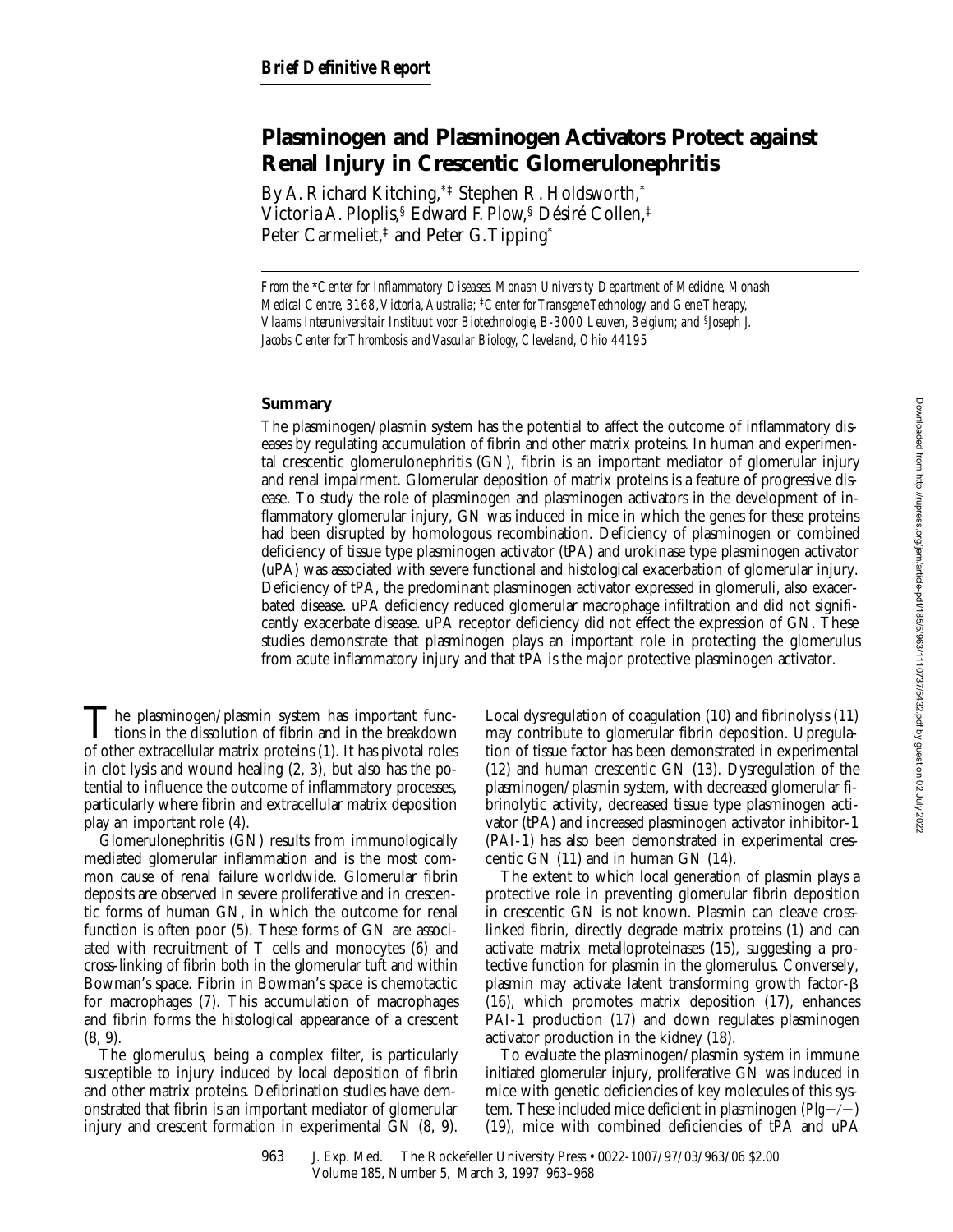$(tPA<sub>-/-</sub>:uPA<sub>-/-</sub>)$  (2), mice with single deficiencies of either tPA  $(tPA-/-)$  or urokinase-type plasminogen activator  $(uPA-/-)$  (2) and mice deficient in the cell surface receptor for uPA,  $(uPAR-/-)$  (20). Mice were compared with their appropriate genetically unmodified (or wild-type [WT]) mice in each case. GN was induced by planting an exogenous Ag, sheep anti–mouse GBM globulin, in the glomeruli of mice previously sensitized to sheep globulin (SG) which induced a rapidly progressive, proliferative GN with renal impairment in WT mice.

#### **Materials and Methods**

*Study Design.* Mice deficient in plasminogen, tPA, uPA, both tPA and uPA, and uPAR were created and characterized as previously described (2, 19, 20). Mice were 48–69 d old and clinically free of disease at induction of GN. Studies of *Plg*-/-, *tPA*-/-,  $uPA-/-$ ,  $uPAR-/-$  mice and their WT mice used male mice weighing between 20 and 30 g, except *Plg-/-* mice, which weighed between 10.7 and 21.3 g.  $tPA-/- : uPA-/-$  mice and their WT controls were female. WT female mice weighed 16.9 to 20.5 g and  $tPA-/-$ : $uPA-/-$  mice weighed 13.7 to 18.8 g.

Sheep anti–mouse GBM globulin was prepared as previously described (21). Mice were sensitized with 2 mg SG in 200  $\mu$ l of Freund's Complete Adjuvant (Sigma Chemical Co., Castle Hill, Australia) injected s.c. at two sites. 5 mg of sheep anti–mouse GBM globulin was injected i.v. after 10 d to initiate glomerular disease. The dose of anti-mouse GBM globulin was reduced to 4 mg for mice weighing between 15.0 to 19.9 g and to 3 mg for mice less than 15.0 g in weight.

Animals were studied 10 days after anti-GBM globulin injection. *tPA* $-/-$  mice (*n* = 10), *uPA* $-/-$  mice (*n* = 9), and *uPAR* $-/$ mice  $(n = 8)$  were matched with WT mice  $(n = 9)$ , with equal fractions of each WT genotype. Female  $tPA-/- : uPA-/-$  mice  $(n = 5)$  were matched with female WT mice  $(n = 7)$ . Because of severity of disease in the  $Plg$ <sup>-/-</sup> mice ( $n = 8$ ), they were studied 8 days after induction of disease, together with WT mice  $(n = 4)$ . Two *Plg-/-* mice, which were killed because of severe disease (at days 6 and 7), and another  $Plg$ <sup>-</sup>/- animal that died on day 7 of disease were included in the analysis.

*Assessment of Glomerular Injury.* Renal tissue was fixed in Bouin's fixative, embedded in paraffin, cut in 3  $\mu$ m sections and stained with periodic acid Schiff's stain (PAS) for histological analysis. Glomerular cellularity was determined by counting cell nuclei in at least 20 glomeruli per animal and results expressed as cells per glomerular cross section (cells/gcs). The presence of  $PAS+$  material within glomeruli was scored semiquantitatively in a minimum of 50 glomeruli per mouse as follows:  $0 =$  no deposition of  $PAS+$  material,  $1 = \text{up to one third of the cross-sectional area of}$ the glomerulus staining PAS+,  $2 =$  one third to two thirds involvement,  $3 =$  greater than two thirds involvement. Crescent formation (defined as the presence of 3 or more layers of cells in Bowman's space) was assessed (minimum of 50 glomeruli per mouse) and results expressed as a percentage incidence.

Tissue sections  $(6 \mu m)$  were stained to demonstrate macrophages using a three-layer immunoperoxidase technique, as previously described (22). The primary Ab was M1/70 (monoclonal anti-mouse Mac-1; American Type Culture Collection [ATCC], Rockville, MD). Sections of spleen provided a positive control for each animal and protein G–purified rat Ig was substituted for the primary Ab to provide a negative control. A minimum of 20 glomeruli were assessed per mouse and results expressed as cells/gcs.

Fibrin immunofluorescence was performed on sections (4  $\mu$ m) cut from frozen tissue. An IgG fraction of goat anti–mouse fibrin/ fibrinogen serum (Nordic Immunological Laboratories, Drawer, CA) was conjugated to digoxigenin (Boehringer Mannheim, Castle Hill, Australia) and used at a concentration of 35  $\mu$ g/ml. Binding of the primary Ab was detected with FITC-conjugated sheep anti-digoxigenin Fab fragments (Boehringer Mannheim) at a dilution of 1 in 50. Glomerular fibrin deposition was assessed semiquantitatively (minimum of 30 glomeruli per mouse) using the scoring system described for the assessment of glomerular  $PAS+$ material.

Serum creatinine (sCr) was measured by the alkaline picric acid method by autoanalyzer (Cobas Bio, Roche Diagnostics, Basel, Switzerland). As sCr is proportional to weight, values for  $Plg-\prime$ and  $tPA-\prime$ -*:uPA*- $\prime$ - mice were adjusted to the mean weight of their WT group at the end of the experiment.

*Measurement of Circulating Mouse Anti–Sheep Globulin Antibody.* Mouse anti–sheep globulin titers were assessed by ELISA on serum collected at the end of the experiment. Microtiter plates were coated with 10  $\mu$ g/ml SG in carbonate/bicarbonate buffer (pH 9.5), washed, blocked with 1% BSA, then incubated with dilutions of mouse serum. Bound mouse Ig was detected with horseradish peroxidase conjugated rabbit anti–mouse Ig (Sigma Chemical Co.) at a dilution of 1 in 2,000 using  $0.1 M 2,2'$ -azinodi-3-ethylbenzthiazoline sulphonate (ABTS; Boehringer Mannheim, Castle Hill, Australia) in  $0.02\%$  H<sub>2</sub>O<sub>2</sub> as the substrate. The absorbance at 405 nm was read on a microtiter plate reader. Serum from each mouse was tested in serial dilutions from 1 in 100 to 1 in 126,000, with serum from six non-immunized mice used as negative controls.

*Statistics.* Results are expressed as the mean  $\pm$  SEM. Significances of differences were determined by the unpaired *t* test for the *Plg* $-/-$  and *tPA* $-/-$ *:uPA* $-/-$  mice and their respective WT. Multiple group comparisons (i.e., *tPA-/-*, *uPA-/-*, *uPAR-/*and WT mice) were analyzed by ANOVA, followed by Fisher's protected least significant differences (PLSD) test.

#### **Results**

*Effects of Plasminogen and Plasminogen Activator Deficiencies on Histological Features of GN.* All WT mice developed proliferative GN (Fig. 1 *A*) with occasional glomeruli exhibiting crescent formation. Areas of basement membrane thickening were demonstrated by silver methenamine staining (not shown) and segmental fibrin deposition was observed within the glomerular tuft by direct immunofluorescence (Fig. 1 *B*). Glomeruli of both *Plg* $-/-$  and *tPA* $-/-$ *:uPA* $-/-$  mice were more severely affected, with tuft necrosis and relatively hypocellular glomeruli (Fig. 1, *C* and *E*). Despite this relative hypocellularity, there were more macrophages within glomeruli and significantly increased numbers of glomeruli exhibiting crescent formation compared to their respective WT controls (Table 1). Crescents in the  $Plg-\prime$  and  $tPA-\prime$ *:*  $uPA-/-$  animals were larger than those found in WT mice and contained both cellular elements (Fig. 1, *C* and *E*, *arrowed*), and fibrin (Fig. 1, *D* and *F*, *arrowed*). Deposition of  $PAS+$  material within glomeruli was significantly increased (Table 1) indicating more extra cellular matrix deposition in nephritic  $Plg$ <sup>2</sup>/<sup>2</sup> and *tPA<sup>2</sup>/<sup>2</sup> :uPA<sup>2</sup>/<sup>2</sup> mice, compared* to WT animals.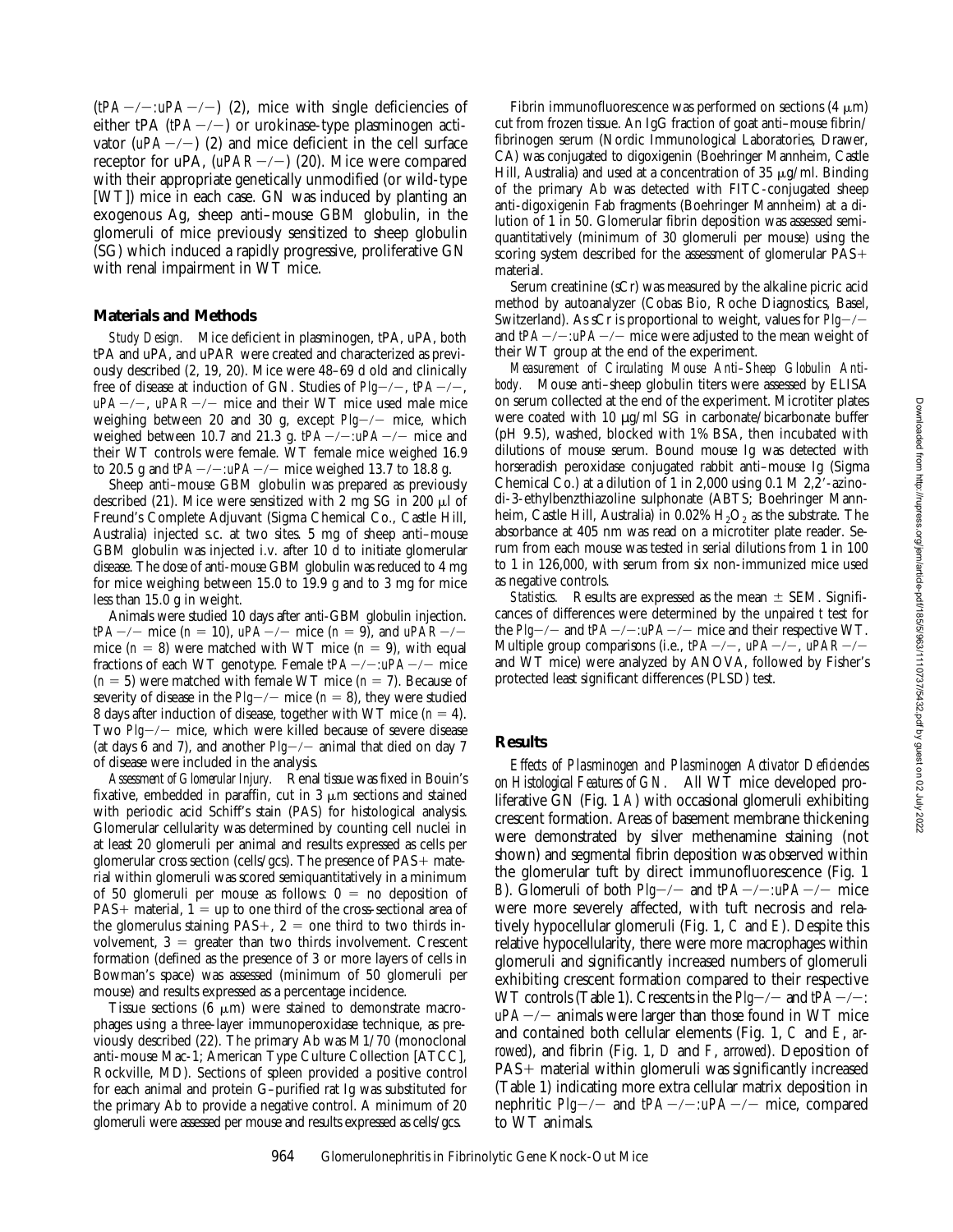

of representative glomeruli from WT mice (*A* and *B*, Plg-deficient mice (*C* and *D*) and combined tPA- and uPA-deficient mice (*E* and *F*) with GN demonstrating light microscopic appearances (PAS stain, magnification  $\times$ 350) and fibrin deposition (immunofluorescence, magnification  $\times$ 400). WT mice with GN at day 10 showed proliferative GN (*A*) and segmental fibrin deposition within the glomerular tuft (*B*). Plg-deficient mice at day 8 developed hypocellular glomeruli with extensive deposition of  $PAS+$  material in the glomerular tuft and cellular crescent formation (*C, arrowed*) and extensive fibrin deposition within the glomerular tuft and in Bowman's space (*D, arrowed*). Mice with combined tPA, uPA deficiency at day 10 showed similar histological features to Plg-deficient mice (*E*) and similar extensive glomerular fibrin deposition (*F*).

Of mice deficient in a single plasminogen activator or uPAR, only  $tPA-/-$  mice exhibited histologically more severe disease with increased glomerular hypercellularity and increased numbers of glomerular macrophages. Deposition of PAS+ material was increased compared to WT mice (Table 1) but did not reach the extent of the  $Plg$ <sup>-/-</sup> or  $tPA-/-uPA-/-$  mice. Mice deficient in uPA had fewer macrophages infiltrating glomeruli compared to WT mice, but no other differences in the histological appearances or quantitative indices of renal injury (Table 1). Nephritic *uPAR-/-* mice showed similar histological appearances to WT mice (Table 1).

*Effect of Plasminogen and Plasminogen Activator Deficiencies on Glomerular Fibrin Deposition in GN.* In contrast to the segmental fibrin deposition observed only within the glomerular tuft in WT mice (Fig. 1 *B*),  $Plg$ <sup>-/-</sup> and  $tPA$ <sup>-/-</sup>*:*  $uPA-/-$  mice developed extensive glomerular fibrin deposition within the glomerular tuft and in Bowman's space (Fig. 1, *D* and *F*). Semi-quantitative scoring of the extent of glomerular fibrin deposition confirmed that these differences were statistically significant compared to their WT controls (Fig. 2). Mice deficient in tPA also showed significant increases in glomerular fibrin deposition over WT (Fig. 3), though the extent of glomerular fibrin deposition did not reach that of the  $Plg$ <sup>-/-</sup> or the  $tPA$ <sup>-/-</sup> $:uPA$ <sup>-/-</sup> mice. There were no significant changes in glomerular fibrin deposition in nephritic  $uPA-/-$  and  $uPAR-/-$  mice compared to WT mice.

*Effect of Plasminogen and Plasminogen Activator Deficiencies on Renal Function in GN.* The importance of the increased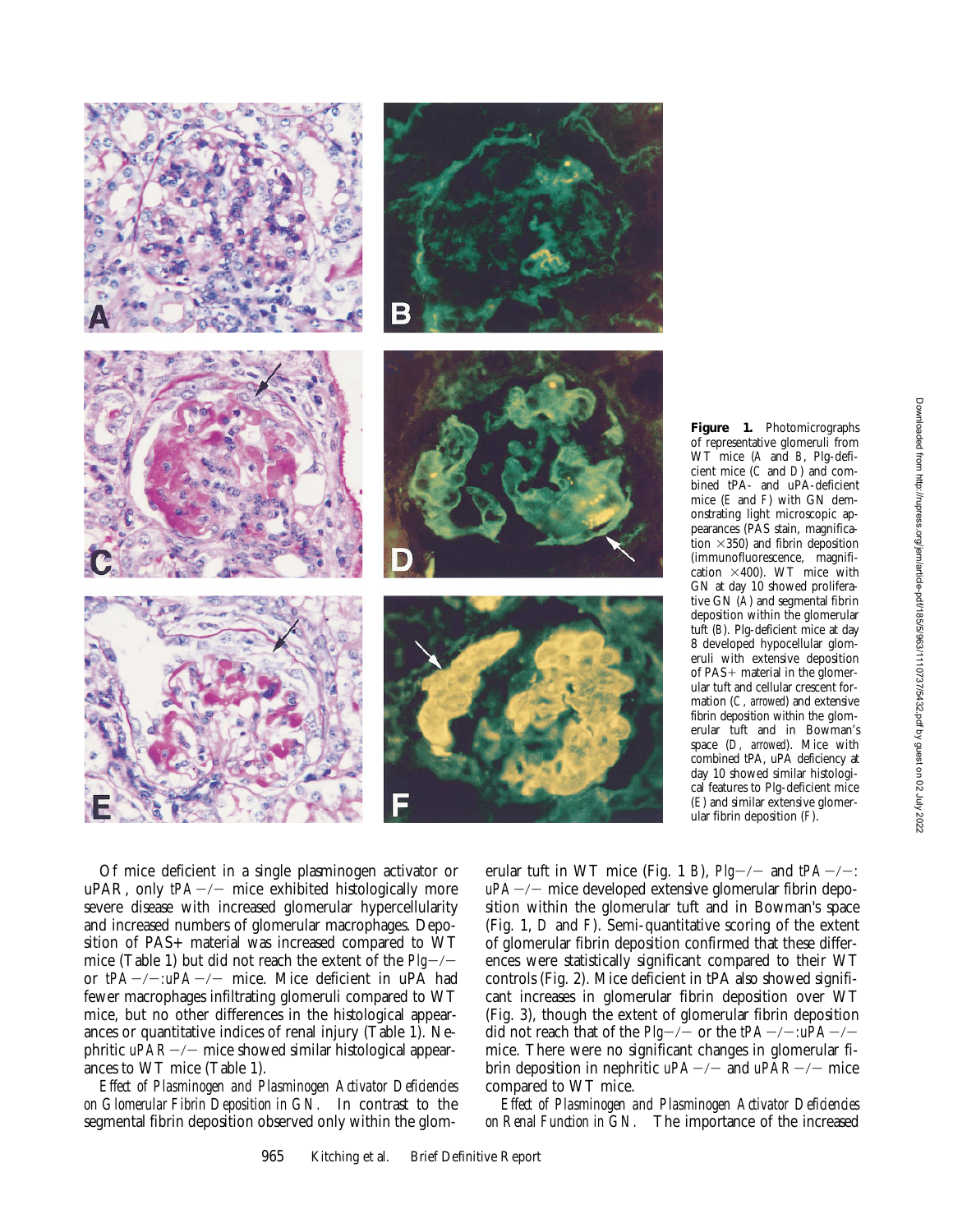| Glomerular<br>crescent formation | PAS+ Material<br>$(0-3+)$    | Glomerular<br>Hypercellularity | Glomerular<br>Macrophages    |
|----------------------------------|------------------------------|--------------------------------|------------------------------|
|                                  |                              | cells/gcs                      | cells/gcs                    |
| $4.8 \pm 1.9$                    | $0.79 \pm 0.08$              | $66.3 \pm 1.2$                 | $1.47 \pm 0.17$              |
| $18.1 \pm 3.1^*$                 | $1.94 \pm 0.27$ *            | $54.0 \pm 1.9^{\ddagger}$      | $4.85 \pm 1.03*$             |
| $2.9 \pm 1.2$                    | $0.64 \pm 0.09$              | $58.6 \pm 2.8$                 | $1.38 \pm 0.05$              |
| $15.4 \pm 2.9^{\circ}$           | $1.55 \pm 0.24$ <sup>§</sup> | $45.3 \pm 4.4^*$               | $3.92 \pm 0.52$ <sup>1</sup> |
| $3.9 \pm 1.9$                    | $0.75 \pm 0.20$              | $60.1 \pm 1.2$                 | $1.46 \pm 0.14$              |
| $16.1 \pm 8.0$                   | $1.27 \pm 0.05$ <sup>1</sup> | $69.7 \pm 1.61$                | $2.22 \pm 0.28^{\ddagger}$   |
| $6.1 \pm 1.3$                    | $0.80 \pm 0.07$              | $62.4 \pm 2.2$                 | $0.82 \pm 0.08^*$            |
| $9.6 \pm 3.5$                    | $0.87 \pm 0.06$              | $64.8 \pm 2.3$                 | $1.31 \pm 0.18$              |
|                                  | % glomeruli                  |                                |                              |

Comparison of histological features of GN in plasminogen (*Plg*-/-), combined plasminogen activator-deficient (*tPA-/-:uPA-/-*), tPA (*tPA-/-*), uPA  $(uPA-/-)$  and uPA receptor  $(uPAR-/-)$ -deficient mice and their appropriate WT controls. Results are expressed as the mean  $\pm$  SEM. \*Results significantly different to WT at the  $P < 0.05$  level;  $\frac{p}{p} < 0.01$  level;  $\frac{5p}{p} < 0.005$  level;  $\frac{1}{p} < 0.001$  level (Fisher's PLSD test).

glomerular deposition of fibrin and other matrix proteins induced by deficiency of plasminogen activation was demonstrated by the increased impairment of renal function observed in plasminogen or plasminogen activator-deficient mice. *Plg-/-* and  $tPA-/-$ : $uPA-/-$  mice developed more severe renal failure, measured by sCr compared to their appropriate WT groups (Fig. 2). Mice deficient in tPA alone also developed more renal impairment compared to their WT control.  $uPA-/-$  mice showed a trend towards more severe renal impairment (sCr  $P = 0.08$  compared to WT). The severity of renal impairment of nephritic  $uPAR-/$ mice was unchanged from that of WT mice with GN (Fig. 3).

*Assessment of Systemic Immune Responses.* In addition to the activity of the coagulation and fibrinolytic systems, the extent of immune response to the disease initiating antigen is important in determining the severity of injury in this model of GN. Although deficiencies of the plasminogen/ plasmin system are not known to modulate immune responses, the specific immune response to the nephritogenic Ag (SG) was quantified in the various groups of mice with GN by measurement of circulating levels of mouse anti–sheep globulin antibodies. Ab titers, measured by ELISA at dilutions of sera from 1 in 100 to 1 in 102,400, were not significantly different for any genetically deficient mice compared with their WT control group, except in  $Plg\rightarrow\$ mice that showed slightly lower absorbance values at the two highest antibody dilutions. These minor differences are unlikely to significantly modulate the expression of GN and could not contribute to the more severe disease seen in these  $Plg-\prime$ mice.

### **Discussion**

These studies demonstrate that generation of plasmin plays a critical role in protecting glomerular structure and function in rapidly progressive GN. A similar degree of severe glomerular damage was observed with plasminogen deficiency and combined deficiency of tPA and uPA, suggesting that these two plasminogen activators contribute the major plasminogen activating activity in GN. This supports the earlier observation that tPA and uPA are the only two physiologically significant plasminogen activators in mice (19). Mice deficient in tPA alone also developed more severe renal injury than WT mice, but not to the extent observed in combined PA or the Plg-deficient mice. More severe GN did not develop in  $uPA-/-$  or  $uPAR-/$ mice.



Figure 2. Glomerular fibrin deposition and renal function (sCr) in *Plg*<sup>-</sup>/-, WT *(Plg)*, *tPA*-/-*:uPA*-/- and WT *(tPA:uPA)* mice (\* indicates  $P < 0.05$ ,  $\frac{1}{7}P < 0.01$ ,  $\frac{1}{7}P < 0.001$ , compared to appropriate WT control by unpaired *t* test).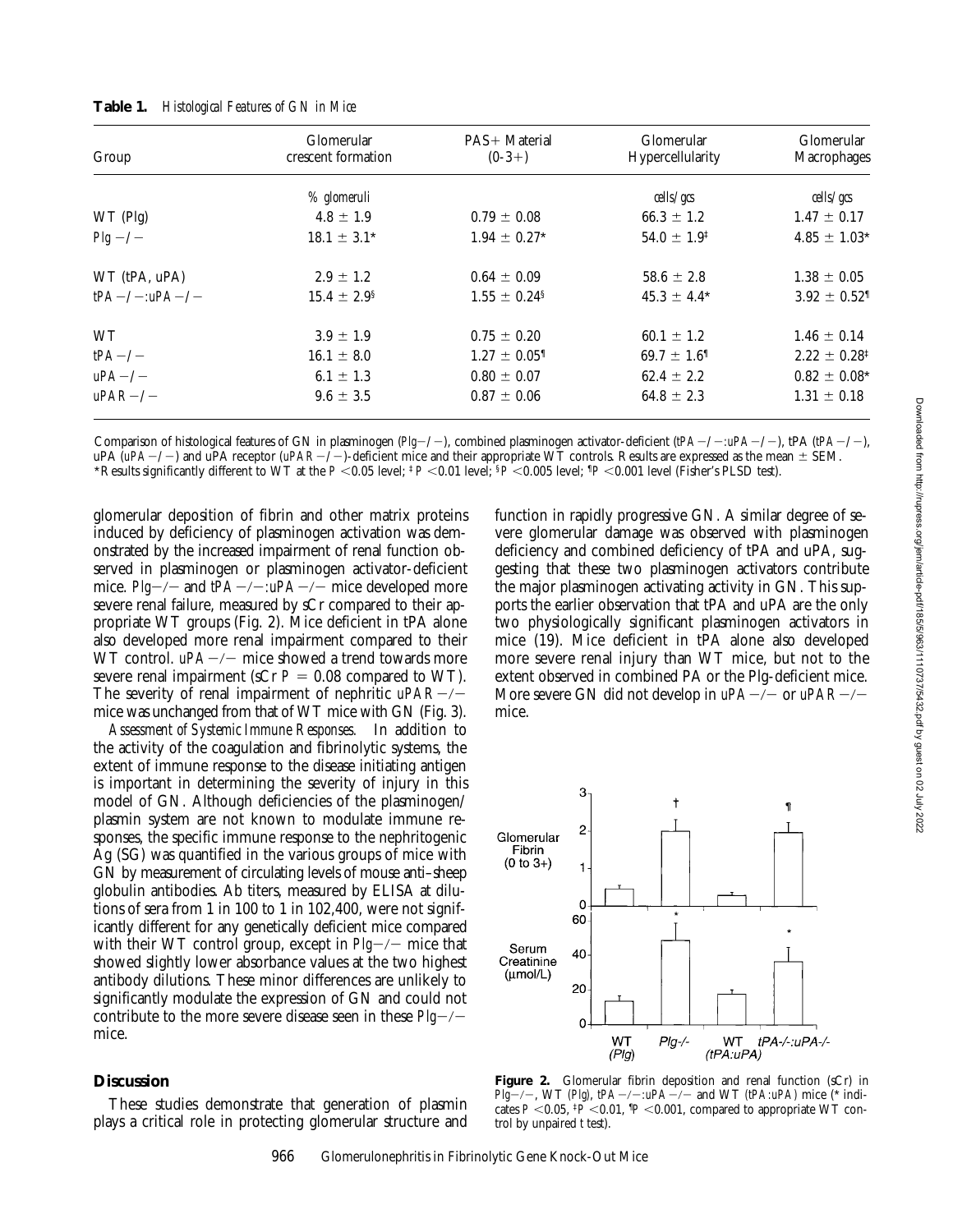

Figure 3. Glomerular fibrin deposition and renal function (sCr) in  $tPA-/-$ ,  $uPA-/-$ ,  $uPAR-/-$ , and WT mice.  $P < 0.005$  compared to WT control by Fisher's PLSD test.

In the initial characterization of mice with combined deficiencies of tPA and uPA, minor spontaneous renal fibrin deposition was reported in a minority of animals beyond the age of 2 to 3 mo (2). However, in this study disease was induced in  $tPA-/-uPA-/-$  mice that were younger than 2 mo old to avoid any possibility that spontaneous glomerular fibrin deposition may significantly influence the results. In the original description of  $Plg\rightarrow\gamma$  mice, dilated renal pelvises had been noted in four mice, without fibrin deposition (19). None of the  $Plg$ <sup>-/-</sup> mice in the current study had macroscopic or microscopic evidence of pelvicalyceal dilatation or obstruction.

There was a significantly increased propensity to form crescents in glomeruli of mice with plasminogen or combined plasminogen activator deficiency. Crescents are the result of accumulation of fibrin and macrophages, together with proliferation of glomerular epithelial cells in Bowman's space. They are indicative of severe glomerular injury and a poor outcome for renal function. Fibrin has previously been shown to be an important chemotactic stimulus for accumulation of macrophages in Bowman's space and crescent formation (7). The enhanced crescent formation and macrophage infiltration in  $Plg$ <sup>-/-</sup> and  $tPA$ <sup>-/-</sup>*:*  $uPA-/-$  mice is consistent with the observation that enhanced glomerular fibrin accumulation occurring in the absence of local plasmin generation provides a greater stimulus for inflammatory cell recruitment and crescent formation. The more intense inflammatory reaction resulted in necrosis of the glomerular tuft and hypocellular glomeruli.

tPA is the predominant PA within mouse (23), rabbit (11) and human (24, 25) glomeruli and is produced mainly by glomerular endothelial cells. The major site of uPA production within the murine kidney is the tubular epithelium (23), although human glomerular epithelial cells in culture also produce uPA (24, 26) and uPA immunofunctional activity has been demonstrated in rabbit (11) and human glomeruli (25). uPA has been proposed to have a role in maintenance of tubular patency (23).

Mice deficient in tPA alone showed significantly increased renal failure, glomerular hypercellularity, glomerular macrophage numbers, glomerular fibrin deposition and deposition of  $PAS+$  material within glomeruli. They also demonstrated a trend towards increased crescent formation. Glomerular capillary thrombosis was minimal in nephritic  $tPA-/-$  mice and their glomeruli were hypercellular. However, the severity of injury in these mice was not sufficient to cause necrosis of the glomerular tuft.

Mice deficient in uPA alone did not show significant differences in histological indices of disease from WT mice, but did show a trend towards increased renal impairment. The significance of this result is unclear, but the extensive expression of uPA in renal tubular epithelial cells of normal mice suggests that tubular dysfunction may have contributed to any increased renal impairment in  $uPA-/-$  mice. The demonstration of significantly reduced glomerular macrophage infiltration in  $uPA-/-$  mice supports the hypothesis that uPA assists migration of macrophages to sites of inflammatory injury.

The increased renal impairment, fibrin deposition and other histological indices of disease in the  $tPA-/-$  mice suggest a more important role for tPA in protecting glomeruli against inflammatory injury, but do not exclude a role for uPA. However, the more severe glomerular injury in mice deficient in both plasminogen activators implies that the effects of uPA deficiency in glomerular inflammation become evident in the absence of tPA.

Deficiency of the uPA receptor did not significantly modify the histological or functional manifestations of GN. The observation that glomeruli of uPAR-deficient mice contained similar numbers of macrophages to WT mice suggests that unlike uPA, uPAR is not important in macrophage infiltration into nephritic glomeruli. In normal mice, uPAR mRNA is expressed only at low levels in the kidney, in contrast to the abundant renal expression of uPA mRNA (27). Sites of uPA expression in the kidney do not correspond well to its receptor (27), suggesting that in the kidney uPA can act independently of uPAR. Although a prominent role for uPA and uPAR could not be demonstrated in this short term model of renal injury, this does not preclude a significant role for these proteins in chronic renal injury, where prolonged accumulation of matrix proteins leads to renal scarring and glomerulosclerosis.

In summary, these studies demonstrate an important protective role for plasminogen and plasminogen activators in acute inflammatory renal injury associated with crescentic GN. They are consistent with previous observations that tPA and uPA appear to be the major plasminogen activators in vivo but also suggest that the major protective role in acute inflammatory glomerular injury is attributable to tPA. uPA facilitates recruitment of macrophages into nephritic glomeruli. The uPA receptor does not appear to play any significant role in protecting the glomerulus in GN. Therapies aimed at enhancing or replacing fibrinolytic activity in crescentic GN may be of benefit in human disease.